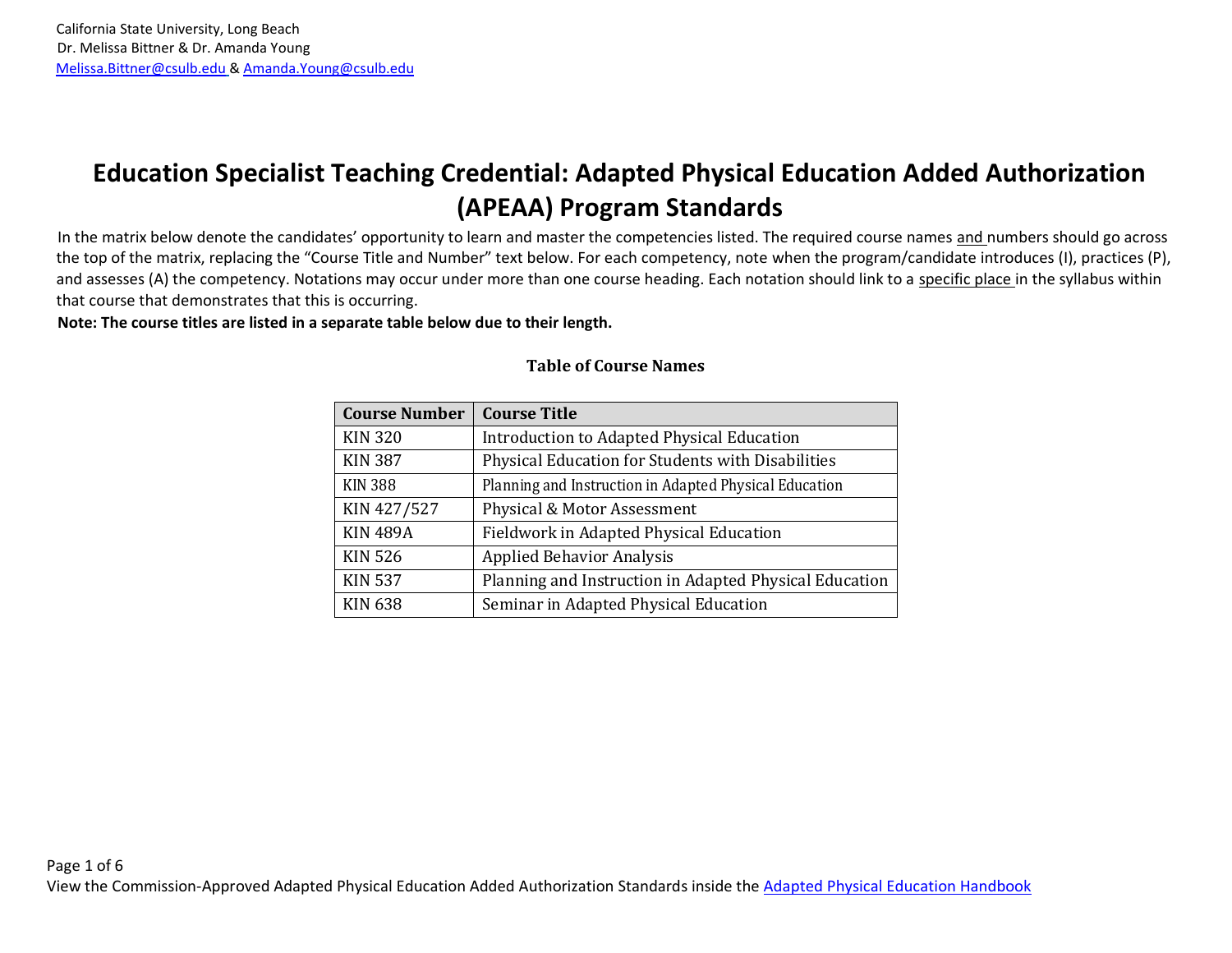|     | <b>Candidate Competency</b>                                                                                                                                                                                                                                                                                              | 320<br>$\frac{2}{3}$ | 387<br>$\frac{2}{2}$ | KIN 388         | KIN 427/527 | <b>A884 NIX</b> | 526<br>$rac{1}{2}$ | 537<br>KIN | <b>KIN 638</b>  |
|-----|--------------------------------------------------------------------------------------------------------------------------------------------------------------------------------------------------------------------------------------------------------------------------------------------------------------------------|----------------------|----------------------|-----------------|-------------|-----------------|--------------------|------------|-----------------|
| 2.1 | Candidates demonstrate an understanding of laws and regulations as<br>they pertain to promoting teacher behavior that is positive and self-<br>regulatory as well as promoting safe physical educational<br>environments.                                                                                                | $\overline{P}$       |                      | $\Delta$        |             | P               |                    |            | $\mathbf{A}$    |
| 2.2 | Candidates demonstrate ethical standards of teaching in physical<br>education, of evidence-based physical educational practices in relation<br>to theories, research and regulations necessary to the provision of<br>services to individuals with disabilities and their families.                                      | P                    |                      | $\underline{A}$ |             | P               |                    |            | $\underline{A}$ |
| 3.1 | Candidates demonstrate an understanding and acceptance of<br>differences in culture, cultural heritage, ethnicity, language, age,<br>religion, social economic status, gender identity/expression, sexual<br>orientation, and abilities and disabilities of individuals served within the<br>physical education setting. | $\overline{P}$       |                      | $\underline{A}$ |             | P               |                    |            | $\underline{A}$ |
| 3.2 | Candidates are able to apply pedagogical theories and strategies used<br>in physical education to meet the individual needs of students with a<br>disability with a variety of cultural and ethnic backgrounds, experiences,<br>and motor abilities.                                                                     | P                    |                      |                 |             | P               |                    |            |                 |
| 3.3 | Candidates demonstrate proficiencies in implementing evidence-based<br>and multifaceted methodologies and strategies necessary in teaching<br>and engaging students with disabilities in physical education settings.                                                                                                    | $\underline{A}$      |                      |                 |             | $\underline{A}$ |                    |            |                 |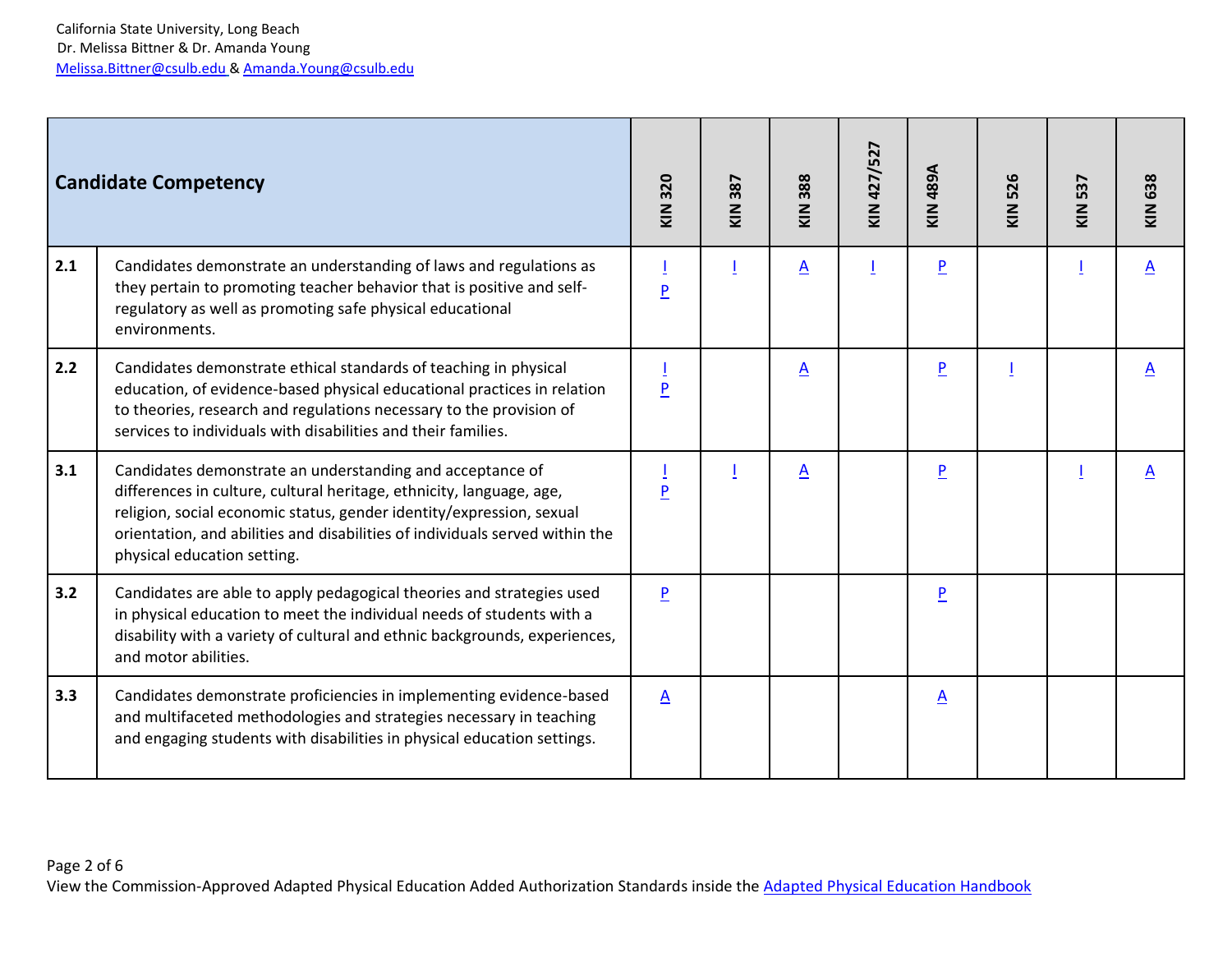|       | <b>Candidate Competency</b>                                                                                                                                                                                                                                                                                                                                                  | 320<br>$\sum_{k=1}^{n}$                    | 387<br>KIN      | 388<br>KIN          | KIN 427/527                                        | <b>A68b NIX</b> | 526<br>KIN | 537<br>KIN               | KIN 638         |
|-------|------------------------------------------------------------------------------------------------------------------------------------------------------------------------------------------------------------------------------------------------------------------------------------------------------------------------------------------------------------------------------|--------------------------------------------|-----------------|---------------------|----------------------------------------------------|-----------------|------------|--------------------------|-----------------|
| 4.1   | Candidates are able to communicate effectively with (1) individuals<br>with disabilities and their parents, and primary caregivers, (2) all<br>teachers (including physical educators) and co-teachers, related service<br>personnel, and administrators, (3) trans-disciplinary teams including but<br>not limited to multi-tiered intervention, Section 504, IEP/IFSP/ITP. | $\overline{P}$                             |                 | $\underline{A}$     | $\overline{\mathsf{P}}$<br>$\overline{\mathbf{A}}$ | P               |            |                          | $\underline{A}$ |
| 4.2   | Candidates are able to establish and work in partnerships to design,<br>implement, and evaluate appropriate, integrated physical education<br>services based on individual student motor needs.                                                                                                                                                                              | $\overline{\mathsf{P}}$<br>$\underline{A}$ | $\underline{A}$ | $\underline{A}$     | $\underline{A}$                                    | $\overline{P}$  |            |                          | $\underline{A}$ |
| 4.3   | Candidates are able to communicate effectively with the business<br>community, public and non-public agencies, to provide the cohesive<br>delivery of physical activity services, and bridge transitional stages<br>across the life span for all learners as they move into a lifetime of<br>healthy behaviors and physical activity.                                        | P                                          |                 | Ī<br>$\overline{P}$ |                                                    |                 |            |                          | A               |
| 5.1   | Candidates have the knowledge and skills necessary to assess students<br>in a comprehensive manner specific to the physical education<br>curriculum.                                                                                                                                                                                                                         | $\overline{\mathsf{P}}$<br>$\underline{A}$ | $\underline{A}$ | $\underline{A}$     | $\overline{P}$<br>$\underline{A}$                  |                 |            | $\underline{A}$          |                 |
| $5.2$ | Candidates understand and use multiple sources of information in order<br>to participate in progress monitoring and in decision making regarding<br>eligibility and services for adapted physical education.                                                                                                                                                                 | $\overline{1}$                             |                 |                     | $\frac{P}{A}$                                      |                 |            | $\underline{A}$          |                 |
| 5.3   | Candidates possess the knowledge and skills to assess students from<br>diverse backgrounds and varying language, communication, and<br>cognitive abilities.                                                                                                                                                                                                                  | P                                          | $\underline{A}$ |                     | $\overline{P}$<br>$\overline{\mathsf{A}}$          | $\overline{P}$  |            | $\underline{\mathsf{A}}$ |                 |

Page 3 of 6

View the Commission-Approved Adapted Physical Education Added Authorization Standards inside the [Adapted Physical Education Handbook](https://www.ctc.ca.gov/docs/default-source/educator-prep/standards/adapted-physical-ed.pdf?sfvrsn=5811e984_19)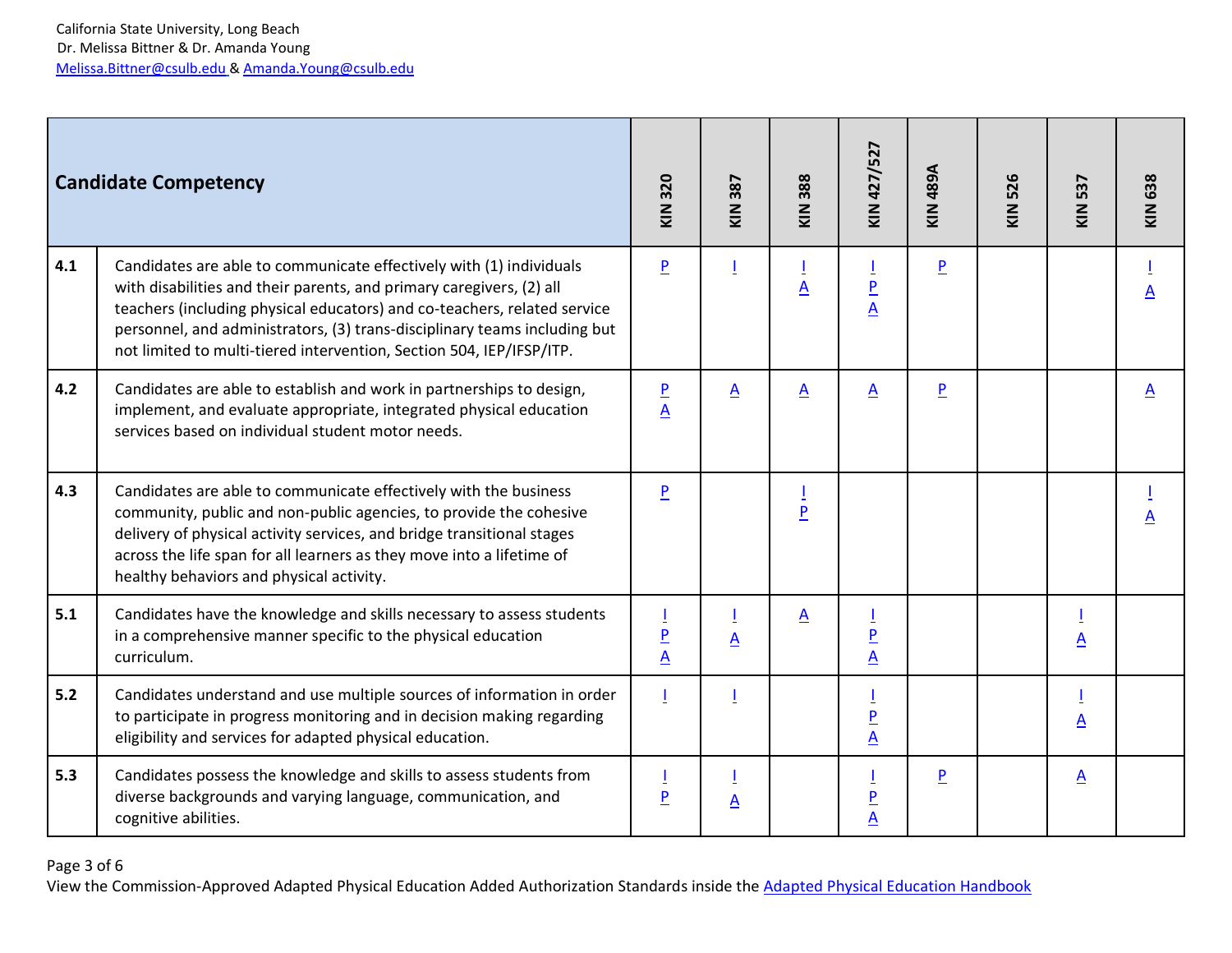|       | <b>Candidate Competency</b>                                                                                                                                                                                                                                | KIN 320                                    | 387<br>$rac{1}{2}$ | KIN 388         | KIN 427/527     | <b>A68b NIX</b>                            | <b>KIN 526</b> | 537<br>KIN:             | KIN 638                  |
|-------|------------------------------------------------------------------------------------------------------------------------------------------------------------------------------------------------------------------------------------------------------------|--------------------------------------------|--------------------|-----------------|-----------------|--------------------------------------------|----------------|-------------------------|--------------------------|
| 5.4   | Candidates are able to use both formal and informal assessments to<br>evaluate students' needs and strengths for the purpose of making<br>accommodations, modifications, instructional decisions and ongoing<br>program improvements.                      | P                                          | $\underline{A}$    |                 | $\frac{P}{A}$   | P                                          |                |                         |                          |
| 5.5   | Candidates demonstrate the knowledge of required statewide<br>assessments and local, state and federal accountability systems.                                                                                                                             | $\overline{P}$                             |                    |                 |                 |                                            |                |                         | $\mathbf{A}$             |
| 6.1   | Candidates have the ability to use technology for information<br>collection, analysis and management in physical education settings.                                                                                                                       |                                            | $\overline{P}$     |                 | $\underline{A}$ |                                            |                | $\overline{\mathbf{A}}$ |                          |
| 6.2   | Candidates demonstrate knowledge of assistive technology including<br>low and high equipment and materials to facilitate communication,<br>physical education curriculum access, and fitness and motor skill<br>development of students with disabilities. | $\overline{\mathsf{P}}$<br>$\underline{A}$ |                    |                 |                 | $\overline{\mathsf{P}}$<br>$\underline{A}$ |                |                         |                          |
| 7.1   | Candidates are able to plan, implement, and evaluate transitional life<br>experiences in physical activity for students with disabilities across the<br>lifespan.                                                                                          | P                                          |                    | P               |                 |                                            |                |                         | A                        |
| $7.2$ | Candidates collaborate with personnel from other educational and<br>community agencies to plan for successful physical activity transitions<br>by students in order to promote future healthy behavior and lifetime<br>physical activity.                  | P                                          |                    | $\overline{P}$  |                 |                                            |                |                         | $\underline{\mathsf{A}}$ |
| 7.3   | Candidates demonstrate the knowledge and ability to teach students<br>appropriate physical activity self-determination skills.                                                                                                                             | P                                          |                    | $\underline{A}$ |                 | P                                          |                |                         | $\mathbf{A}$             |

## Page 4 of 6

View the Commission-Approved Adapted Physical Education Added Authorization Standards inside the [Adapted Physical Education Handbook](https://www.ctc.ca.gov/docs/default-source/educator-prep/standards/adapted-physical-ed.pdf?sfvrsn=5811e984_19)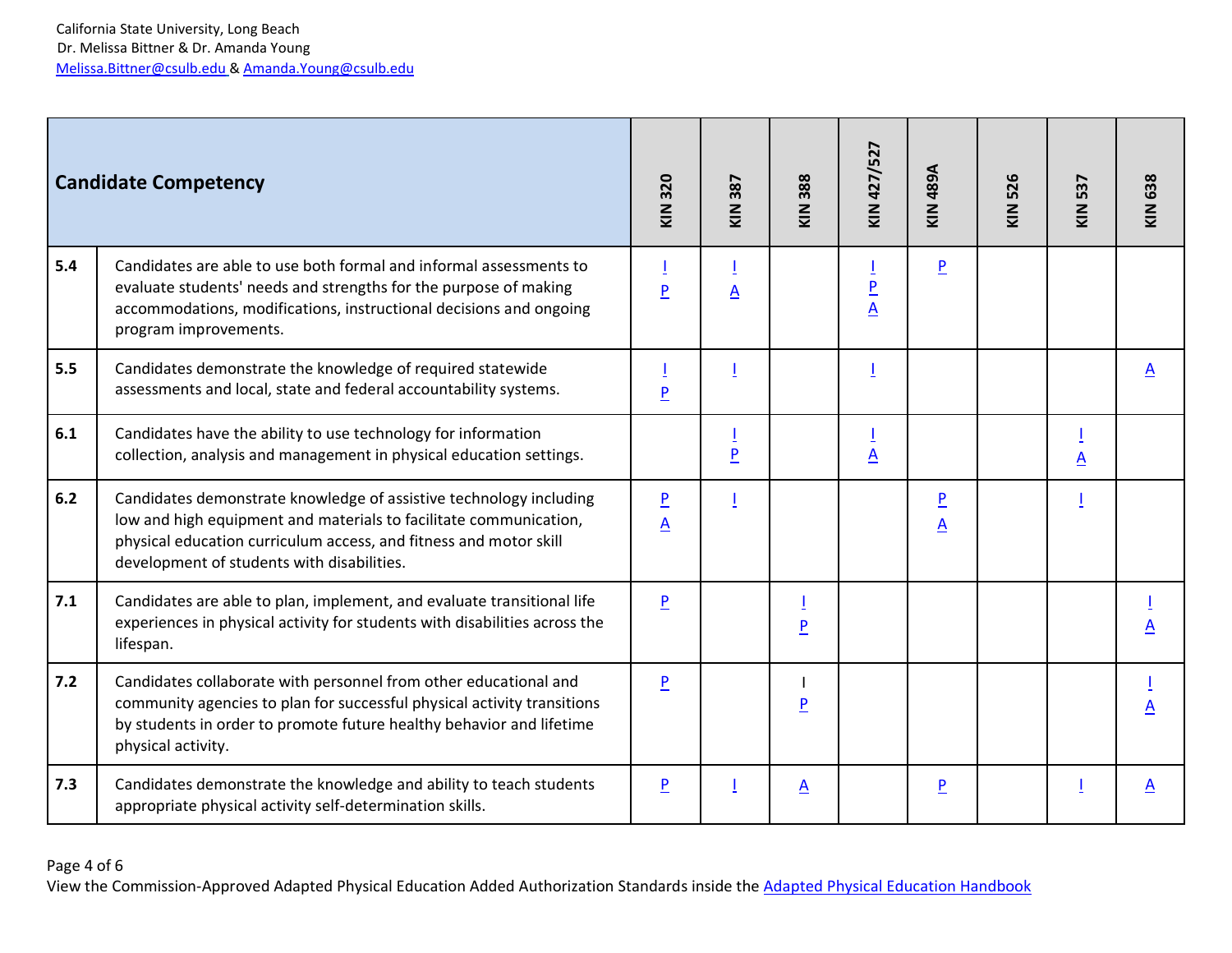|      | <b>Candidate Competency</b>                                                                                                                                                                                                                                                                                                                                                                                                                                                                                                                                                                                                          | KIN 320                                    | 387<br>KIN      | KIN 388         | KIN 427/527   | <b>A68b NIX</b>                           | <b>KIN 526</b> | 537<br>KIN      | KIN 638 |
|------|--------------------------------------------------------------------------------------------------------------------------------------------------------------------------------------------------------------------------------------------------------------------------------------------------------------------------------------------------------------------------------------------------------------------------------------------------------------------------------------------------------------------------------------------------------------------------------------------------------------------------------------|--------------------------------------------|-----------------|-----------------|---------------|-------------------------------------------|----------------|-----------------|---------|
| 8    | Candidates have planned experiences and/or interactions with the full<br>range of the service delivery system, the providers of such services, and<br>parents and families, including experiences in general physical<br>education. The experiences must reflect the diversity of grades/ages,<br>federal disability categories and the continuum of special education<br>services outlined in the adapted physical education authorization.                                                                                                                                                                                         | $\overline{\mathbf{P}}$<br>$\underline{A}$ |                 |                 |               | $\overline{P}$<br>$\underline{A}$         |                |                 |         |
| 9    | Candidates have experiences that are planned from the beginning of<br>the program to include experiences in general physical education,<br>experiences with parents and families, and experiences with a broad<br>range of service delivery options for physical education leading to an<br>extended culminating placement in which the candidate works toward<br>assuming full responsibility for the provision of services in the adapted<br>physical education credential authorization and is of sufficient duration<br>for the candidate to demonstrate the teacher performance<br>expectations for adapted physical educators. | $\overline{\mathsf{P}}$<br>$\underline{A}$ |                 |                 |               | $\overline{P}$<br>$\overline{\mathsf{A}}$ |                |                 |         |
| 10.1 | Candidates are able to identify students with a disability who may<br>qualify for Adapted Physical Education services, including but not<br>limited to characteristics associated with motor behavior and<br>neurological or other physiologically-based conditions and physiological<br>performance.                                                                                                                                                                                                                                                                                                                                | $\underline{A}$                            | $\underline{A}$ |                 | $\frac{P}{A}$ |                                           |                | $\underline{A}$ |         |
| 10.2 | Candidates demonstrate knowledge and application of kinesiology as it<br>pertains to individuals with disabilities and use the knowledge of<br>kinesiology and motor development to assess a student's eligibility for<br>Adapted Physical Education services.                                                                                                                                                                                                                                                                                                                                                                       | $\overline{P}$                             | $\underline{A}$ | $\underline{A}$ | $\frac{P}{A}$ | P                                         |                | $\underline{A}$ |         |

## Page 5 of 6

View the Commission-Approved Adapted Physical Education Added Authorization Standards inside the [Adapted Physical Education Handbook](https://www.ctc.ca.gov/docs/default-source/educator-prep/standards/adapted-physical-ed.pdf?sfvrsn=5811e984_19)